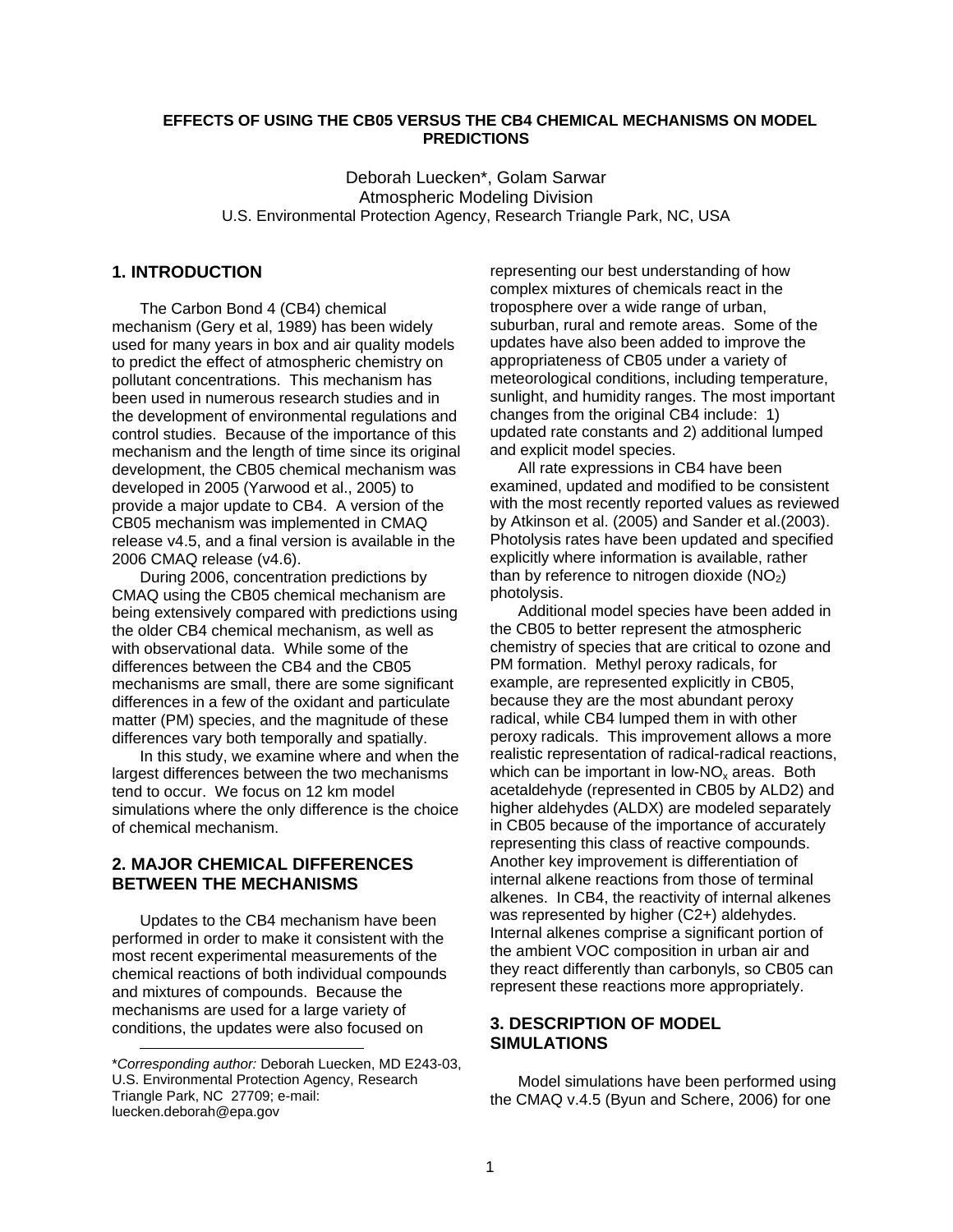month periods representing January and July 2001. We used emissions from the 2001 National Emissions Inventory (NEI) and meteorology from a 2001 MM5 simulation. Model simulations were run with a 36 km grid resolution over the continental U.S. and with a 12 km resolution over the eastern half of the U.S. Boundary and initial conditions for the 12 km simulations were derived from the initial 36 km simulations.

Both CB4 and CB05 were run with identical meteorology and model options. Overall emissions were identical; where additional species were represented explicitly in CB05, we have subtracted them from lumped model species in CB4, with speciation as described in Yarwood et al. (2005).

## **4. RESULTS: DIFFERENCES IN OZONE**

#### *4.1 Spatial Differences*

Predicted ozone differences between the two mechanisms are shown in Figure 1, presented as the difference in the monthly average of the daily maximum 1-hr average ozone, for the 12 km simulation. Analyses done using the average 8 hour maximums show the same spatial patterns. While the differences shift slightly from day to day, depending on meteorology, a distinct pattern is apparent with the largest differences occurring around central Missouri/Kansas/Oklahoma. This area, identified as region A in Figure 1, also roughly corresponds to ozone Principal Component four identified by Lehman et. al. (2004), where isoprene and other biogenic alkene emissions are high and ozone is moderate-to-low. In the northeastern U.S. (Region D) and Illinois-Ohio Valley region (Region C), differences are smaller although this area has high predicted ozone. In the January simulations (Figure 2), the differences are smaller overall, and the area of largest difference is further south and west, centered around Texas.

In all areas, CB05 predicts higher ozone concentrations than CB4 on average. There are grids at some times during the simulation where CB05 predicts slightly less ozone than CB4, but these differences are small (generally less than 1 ppb, with a few 5-6 ppb differences). These occur in the late morning, and more often in the northern parts of the domain and the Mid-Atlantic coast.

In general, ozone differences between the two mechanisms are not a predictable function of the ozone concentrations. Absolute differences do vary as a function of region (Figure 3). While CB05 predicts average July ozone concentrations

about 9% larger than CB4, ozone levels in grids in region A are about 12% higher, region B is about



Figure 1. Ozone differences (CB05-CB4) for the average daily 1-hr maximum ozone concentrations during the July simulation (ppb).



Figure 2. Ozone differences (CB05-CB4) for the monthly average daily 1-hr maximum ozone concentrations during the January simulation (ppb).

9% higher, region C is 7 % higher, while Region D is 6% higher on average.

The differences in ozone predictions among the regions are somewhat dependant on the concentration of aldehydes with 3 or more carbons (represented by ALDX) predicted by CB05. While ALDX is emitted, it is primarily produced in CB05 by reactions of isoprene and olefins. CB05 replaces part of the ALD2 in CB4 with ALDX, which can result in twice as many nitrogen oxide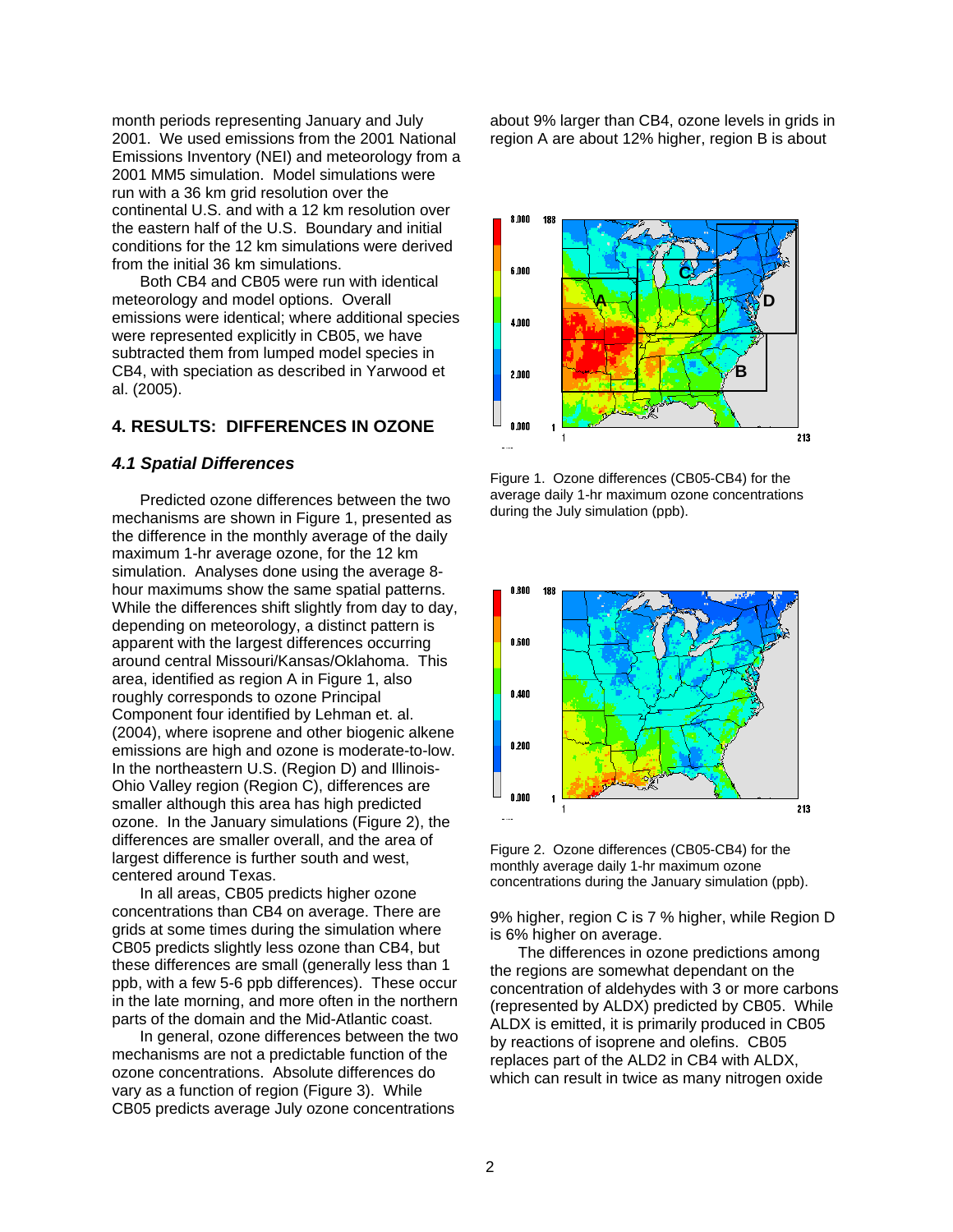(NO) oxidations for each ALD2 replaced, and can have a large effect on ozone production.



Figure 3. CB05 ozone predictions as a function of CB4 predictions for the July simulation, shown as the average of the daily 1 hour maximum ozone (ppb).

#### *4.2 Temporal Differences in Ozone*

Differences in ozone predictions between the two mechanisms are largest in summer, when photochemistry is most active and smallest in winter. Ozone differences also have a diurnal dependance. Figure 4 shows mean, centered 3-hr ozone concentrations in July, averaged over each region, to illustrate the general diurnal trend. The diurnal difference is largest in region A and smallest in Region D. The largest difference occurs about 2 hours after the ozone peak, and the smallest occurs in mid-morning.

#### **5. DIFFERENCES IN PM2.5**

## *5.1 Overall PM2.5*

Monthly-averaged  $PM<sub>2.5</sub>$  concentrations predicted by CB05 are slightly higher than those predicted by CB4 in the January simulation, with the differences shown in Figure 6. However, the overall differences are small (generally less than 1%). There is an area in southern Georgia and Florida where CB05 predicts lower  $PM<sub>2.5</sub>$  than CB4, but these differences are still small.

By contrast, in July, CB05 predicts lower  $PM<sub>2.5</sub>$ concentrations than CB4 (Figure 7) over the whole domain, with differences in many areas approaching 6-10%, especially in the Ohio Valley and northern Georgia/Alabama. The largest differences occurred in northwestern Georgia,

where CB05 predicted  $PM<sub>2.5</sub>$  concentrations that were lower by as much as 1.6  $\mu$ g/m<sup>3</sup>.



Figure 4. Diurnal profiles of CB05 and CB4 ozone predictions (left axis) and the differences (right axis) over 3-h centered time blocks averaged for each of the four domains, July.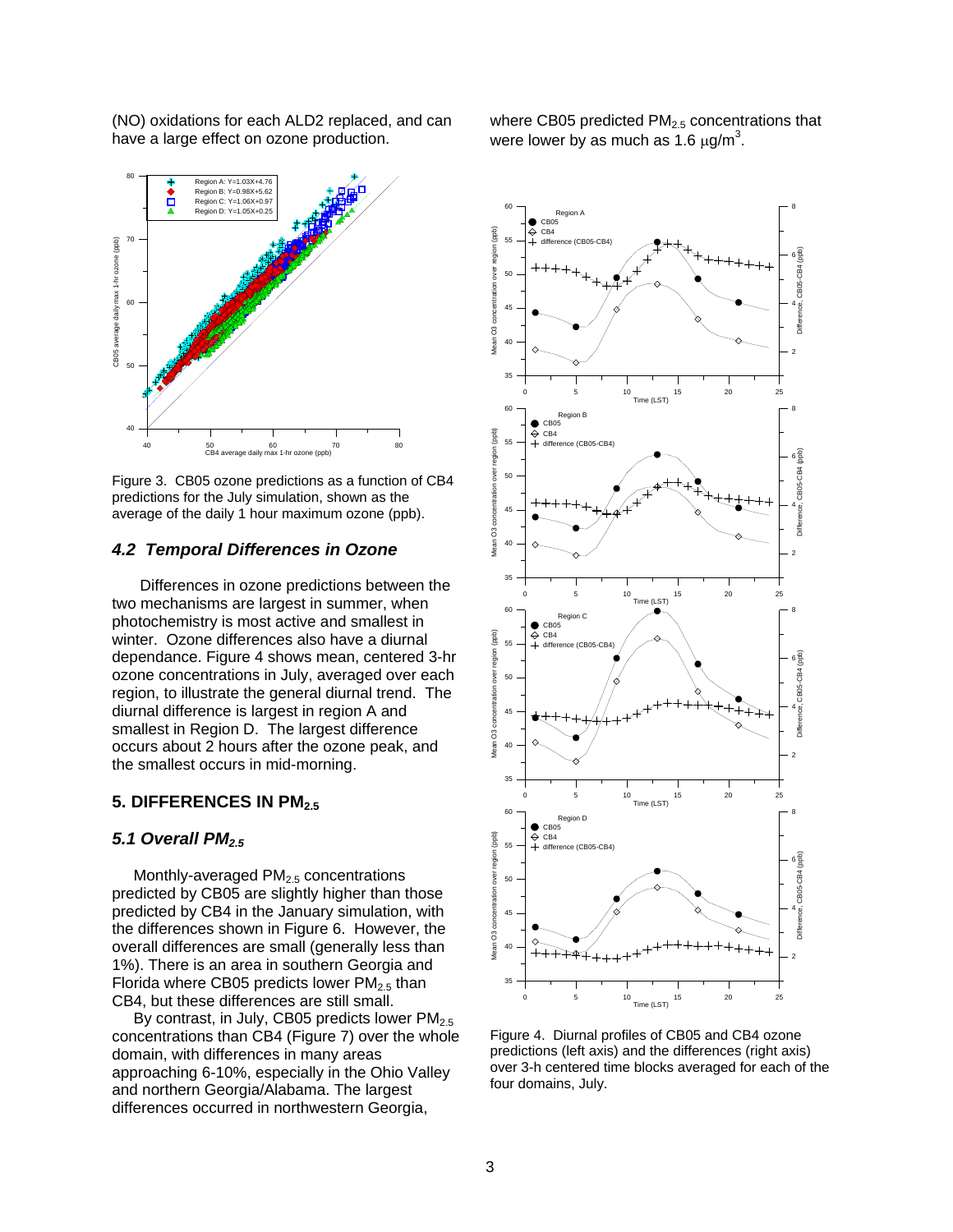

Figure 6. Differences in PM2.5 (CB05 minus CB4) for the January simulations ( $\mu$ g/m<sup>3</sup>). Concentrations over water bodies are not plotted.



Figure 7. Differences in PM<sub>2.5</sub> (CB05 minus CB4) for the July simulations  $(\mu g/m^3)$ . Concentrations over water bodies are not plotted.

## *5.2 PM2.5 components: sulfate and secondary organic aerosol*

Most of the differences in  $PM<sub>2.5</sub>$  between the two chemical mechanisms are due to differences in model predictions of production and partitioning of aerosol sulfate, nitrate and secondary organic compounds. All three components are affected to some extent by differences in the atmospheric chemistry described in the chemical mechanism, and the effects are larger in the summer, when photochemical activity is larger.

The lower  $PM<sub>2.5</sub>$  predictions by CB05 in the July simulation are primarily caused by lower aerosol sulfate predictions from CB05, which accounts for between 50% to greater than 90% of the total difference between the two mechanisms (Figure 8). The production of sulfate in CB05 is smaller largely due to lower OH concentrations (about 15% lower) during daylight hours, which results in less  $SO<sub>2</sub>$  oxidation and less sulfate production. Lower hydrogen peroxide, methyl hydroperoxide, and peroxycarboxylic acid concentrations also can contribute to a lesser extent to the lowered sulfate production in CB05.



Figure 8. Fraction of the PM2.5 differences between CB05 and CB4 due to differences in aerosol sulfate for the July simulations.

#### **6. SUMMARY**

Differences between predictions of ozone and PM using the CB4 and the updated CB05 mechanism in CMAQ show substantial spatial and temporal variability.

The largest differences in ozone occur in the summer, when high ozone concentrations are of the most concern. With very few exceptions, CB05 always has higher predictions of ozone than CB4, and the difference is generally independent of the ozone concentration. On average, CB05 predicts about 4 ppb more ozone than CB4, but exact amount depends on the season, region and metric used. The largest differences usually occur in the South-Central area of the domain, and are influenced by the changes made in CB05 to treat reactive aldehydes more realistically, as well as to better represent the peroxy radicals.